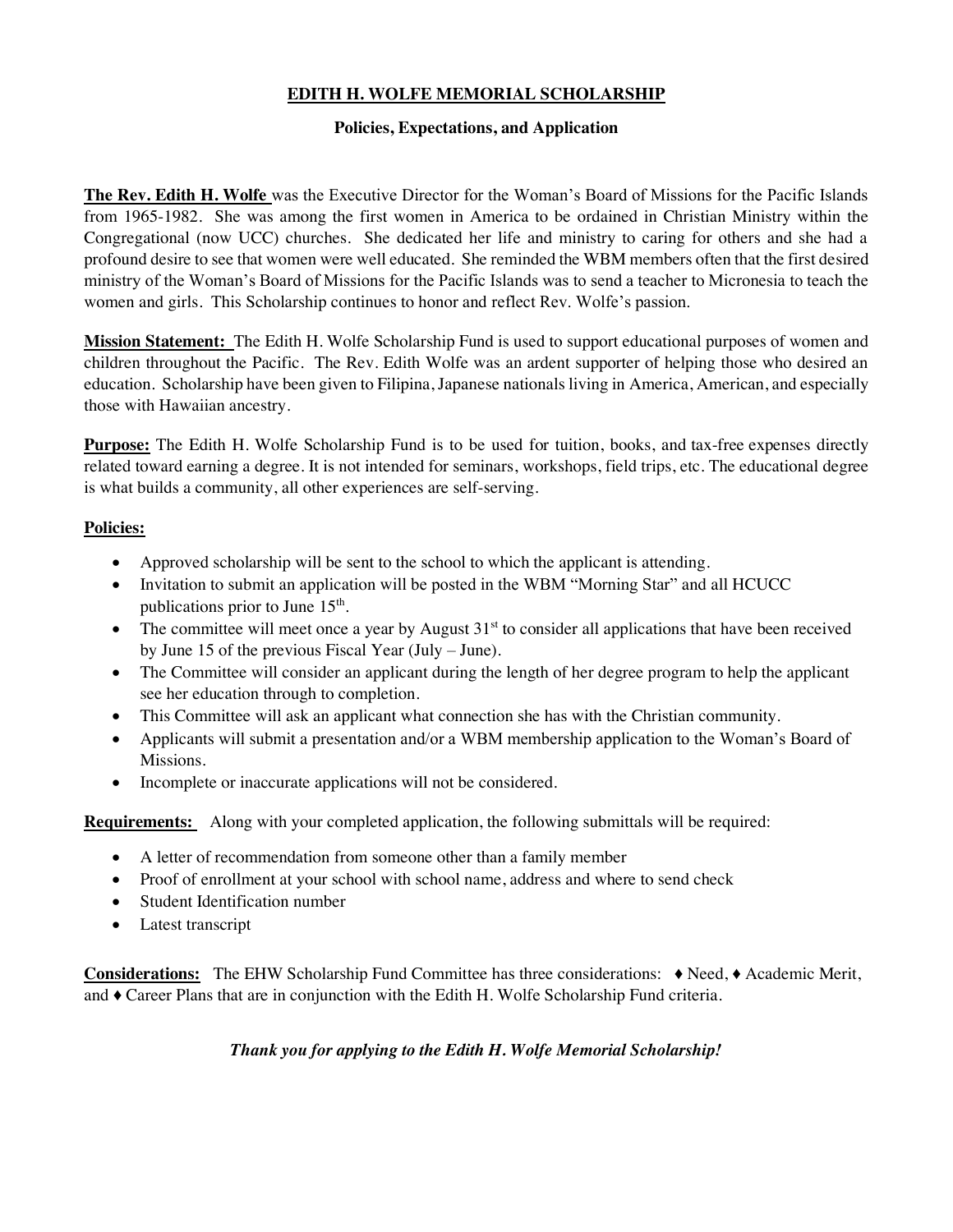### **EDITH H. WOLFE MEMORIAL**

# **SCHOLARSHIP APPLICATION**

## **Part I - General Information**

| (LAST)                                                                                                                                                                                                                                                                                                                                                                                                                                                                                                                                    | (FIRST)                                        | (M.I.) |
|-------------------------------------------------------------------------------------------------------------------------------------------------------------------------------------------------------------------------------------------------------------------------------------------------------------------------------------------------------------------------------------------------------------------------------------------------------------------------------------------------------------------------------------------|------------------------------------------------|--------|
| <b>PERMANENT</b>                                                                                                                                                                                                                                                                                                                                                                                                                                                                                                                          |                                                |        |
|                                                                                                                                                                                                                                                                                                                                                                                                                                                                                                                                           |                                                |        |
|                                                                                                                                                                                                                                                                                                                                                                                                                                                                                                                                           |                                                |        |
| MAILING ADDRESS OR PRESENT ADDRESS                                                                                                                                                                                                                                                                                                                                                                                                                                                                                                        |                                                |        |
|                                                                                                                                                                                                                                                                                                                                                                                                                                                                                                                                           |                                                |        |
| $\label{eq:2IPCODE} \begin{minipage}{0.9\linewidth} \textbf{ZIPCODE}\textbf{ \textcolor{red}{\textbf{2}}} \textbf{ \textcolor{red}{\textbf{2}}} \textbf{ \textcolor{red}{\textbf{3}}} \textbf{ \textcolor{red}{\textbf{4}}} \textbf{ \textcolor{red}{\textbf{5}}} \textbf{ \textcolor{red}{\textbf{6}}} \textbf{ \textcolor{red}{\textbf{7}}} \textbf{ \textcolor{red}{\textbf{8}}} \textbf{ \textcolor{red}{\textbf{9}}} \textbf{ \textcolor{red}{\textbf{9}}} \textbf{ \textcolor{red}{\textbf{9}}} \textbf{ \textcolor{red}{\textbf{9$ |                                                |        |
|                                                                                                                                                                                                                                                                                                                                                                                                                                                                                                                                           |                                                |        |
| HAWAII RESIDENT?                                                                                                                                                                                                                                                                                                                                                                                                                                                                                                                          |                                                |        |
| <b>GRADUATE of HIGH SCHOOL</b>                                                                                                                                                                                                                                                                                                                                                                                                                                                                                                            |                                                |        |
|                                                                                                                                                                                                                                                                                                                                                                                                                                                                                                                                           | (Name of School, City, Island, State, Country) |        |
| <b>SCHOOL PRESENTLY</b><br>ATTENDING                                                                                                                                                                                                                                                                                                                                                                                                                                                                                                      |                                                |        |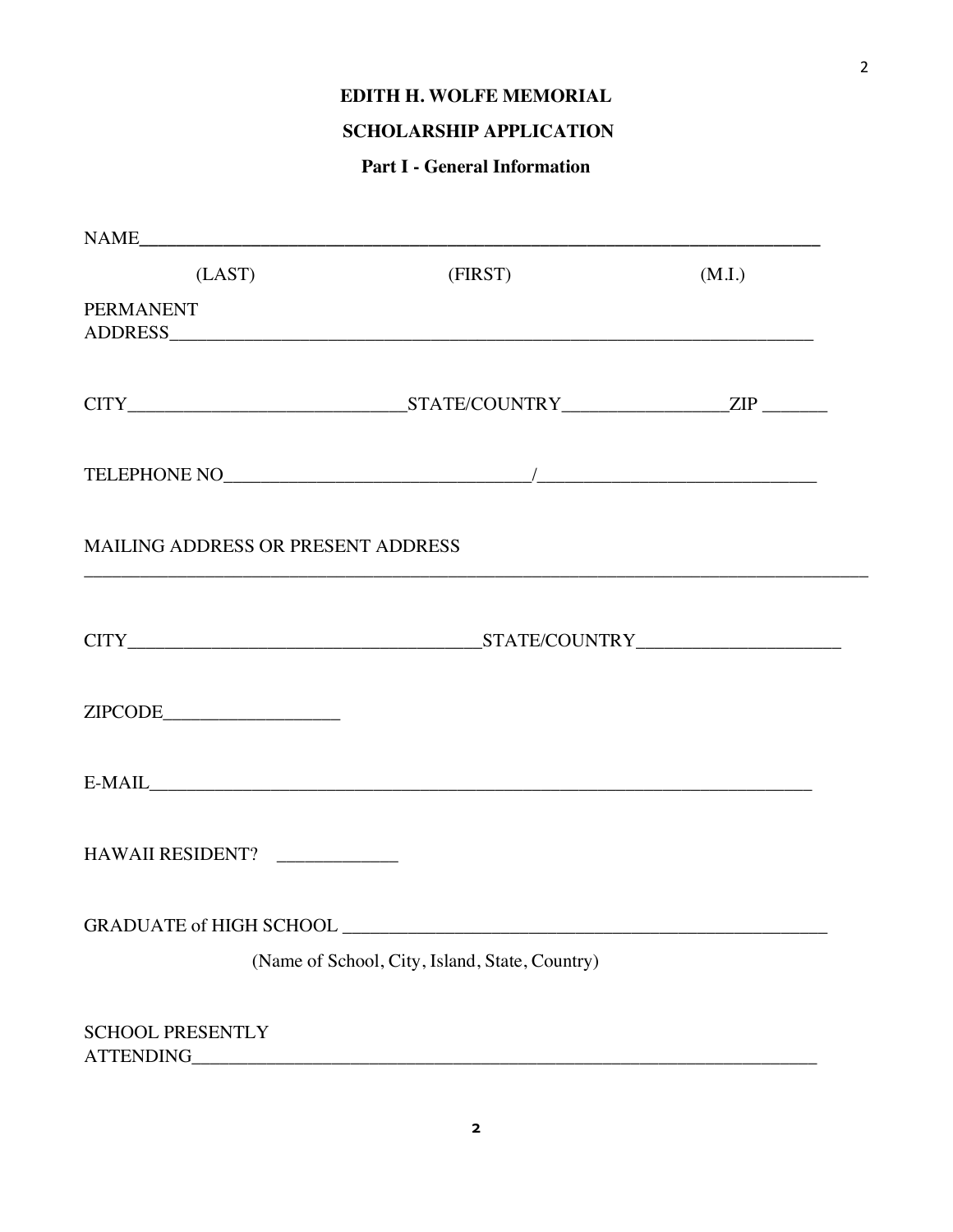**PART II. CAREER PLANS:** (In the space below tell us of your degree pursuit or field of study, your passions, your plans and hopes after graduation, and your Christian connection. Is there a spiritual

3

component in your plans? Tell us why you are attending this particular school and what you hope to do with your desired degree. Please fill the page so we may have a full understanding of why we should consider your request for this scholarship.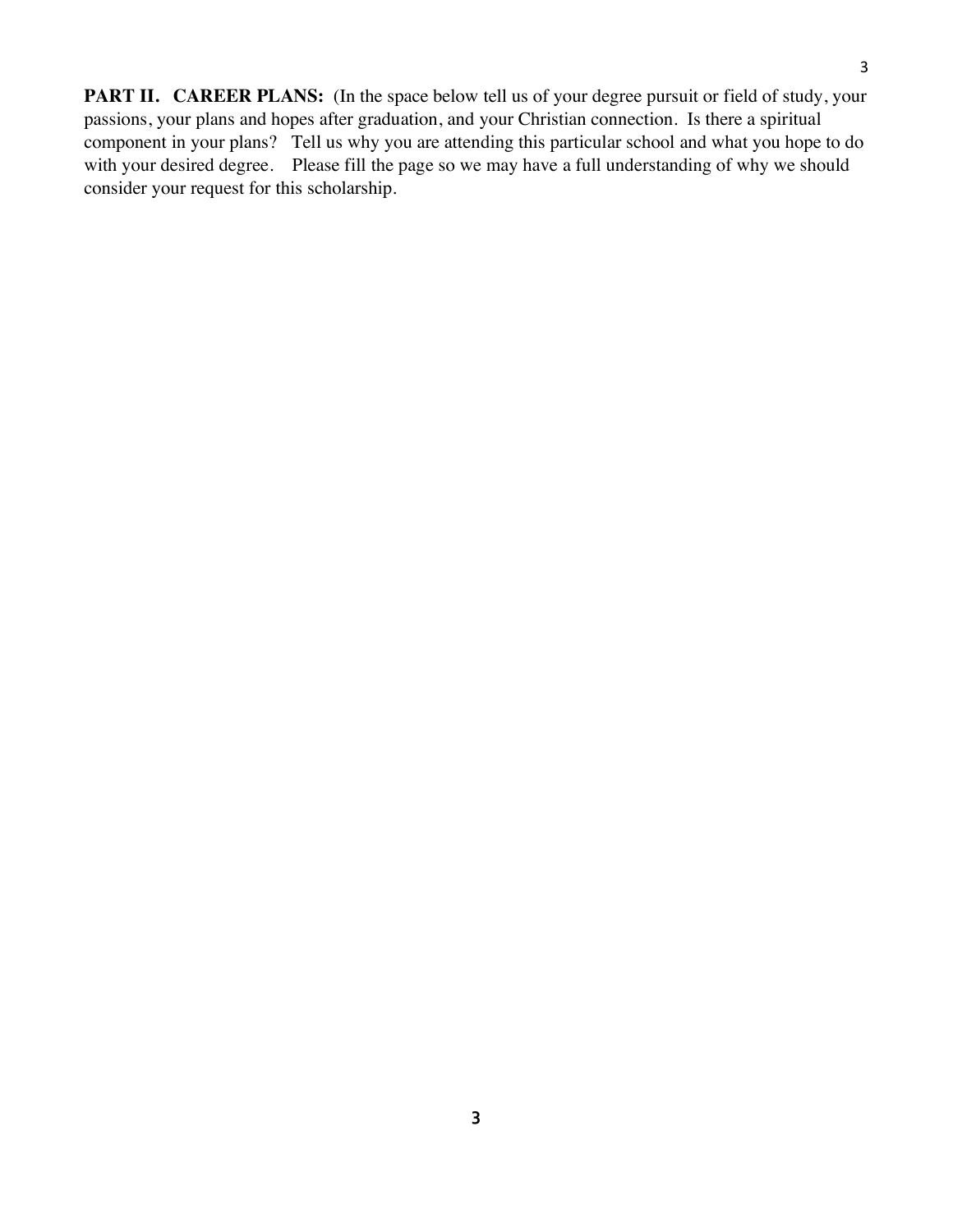## **PART III - ESTIMATED EXPENSES and RESOURCES**

NAME\_\_\_\_\_\_\_\_\_\_\_\_\_\_\_\_\_\_\_\_\_\_\_\_\_\_\_\_\_\_\_\_\_\_\_\_\_\_\_\_\_\_\_\_\_\_\_\_\_\_\_\_\_\_\_\_\_\_\_\_\_\_\_\_\_\_\_\_\_\_\_\_\_\_\_\_\_\_

 $(LAST)$  (FIRST)  $(M.I.)$ 

Please give a detailed account of your sources of income including family support, jobs (current or expected), scholarships, loans, savings, savings, etc.

*TOTAL ESTIMATED RESOURCES* \$\_\_\_\_\_\_\_\_\_\_\_\_\_\_\_\_\_\_\_\_

Please give a detailed account of your educational expenses for the year you are applying for, including tuition, books, fees, housing, meals. transportation and medical expenses.

*TOTAL OF ESTIMATED EXPENSES* **\$ \_\_\_\_\_\_\_\_\_\_\_\_\_\_\_\_**

**ESTIMATED NEED:** (Difference Between Total Estimated

Expenditures and Total Estimated Resources)  $\qquad \qquad$  \$

*FOR FURTHER EXPLANATION of ITEMS ABOVE, USE ADDITIONAL SHEETS AS NEEDED.*

**PART IV**